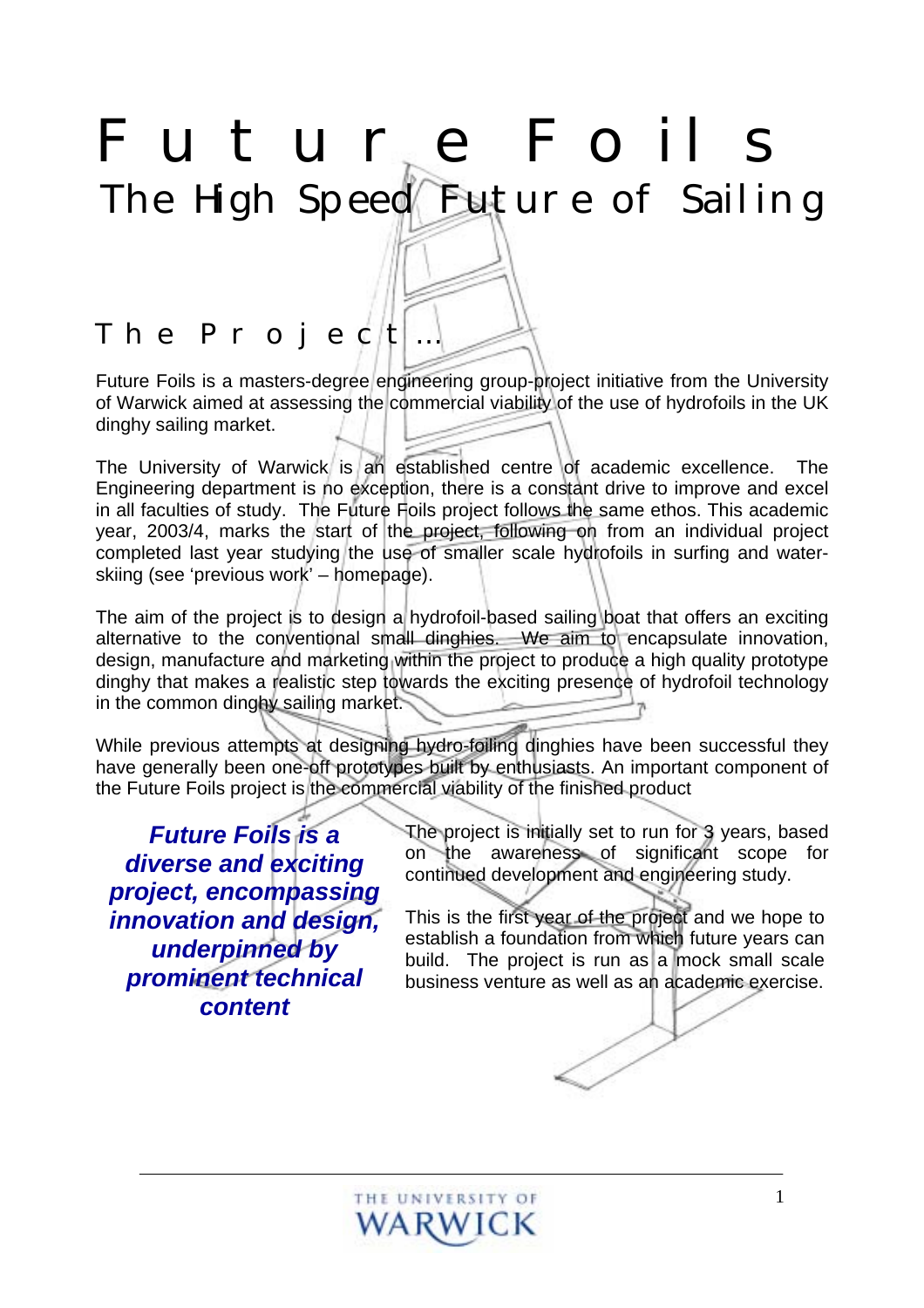### *How you can benefit…*

#### **Advertising and media coverage**

**Web presence** - As a contributor to the project, we aim to offer you publicity on our website, the address of which has been widely distributed to sailing groups over the past year and will soon have a link on the extensively used university homepage. Links to the sponsor's site will also be hosted if requested.

Logo display on our prototype will also be available, enabling sponsor publicity during test sessions at *Draycote Water* sailing club and in October at the country's premier speed sailing innovation event *Speed Weeks*. Further events such as those listed below will be considered in the coming years.

- Southampton boat show October 2004
- Speed weeks October 2004
- London Boat show January 2005
- NEC boat and outdoor show February 2005

**Test results** and a copy of the final portfolio report will also be available to contributors, although it must be made clear that intellectual property remains the right of the University of Warwick. The onboard data-logging unit will supply details of flying height, speed, direction (both for the wind conditions and boat) and stress / strain data from strain gauges in the foils, hull and hard points.

#### **Recruitment opportunities**

The Engineering department is renowned for producing high calibre students, and any association your company can have within the faculty will provide new potential recruitment avenues with students who may not have considered a future with your company.

All the members of the Future Foils Team will be actively seeking employment at the end of the project as they are all in their fourth and final year at the University of Warwick. Many are keen to find jobs in the marine sector, but others have their sights set on management, finance, or consultancy. The project setup hopes to encourage the development of many desirable soft skills including leadership, organisation, communication, and teamwork.

#### **Involvement with an outstanding University**

Warwick University has a world-renowned reputation, and is considered one of the top 5 universities in the country.

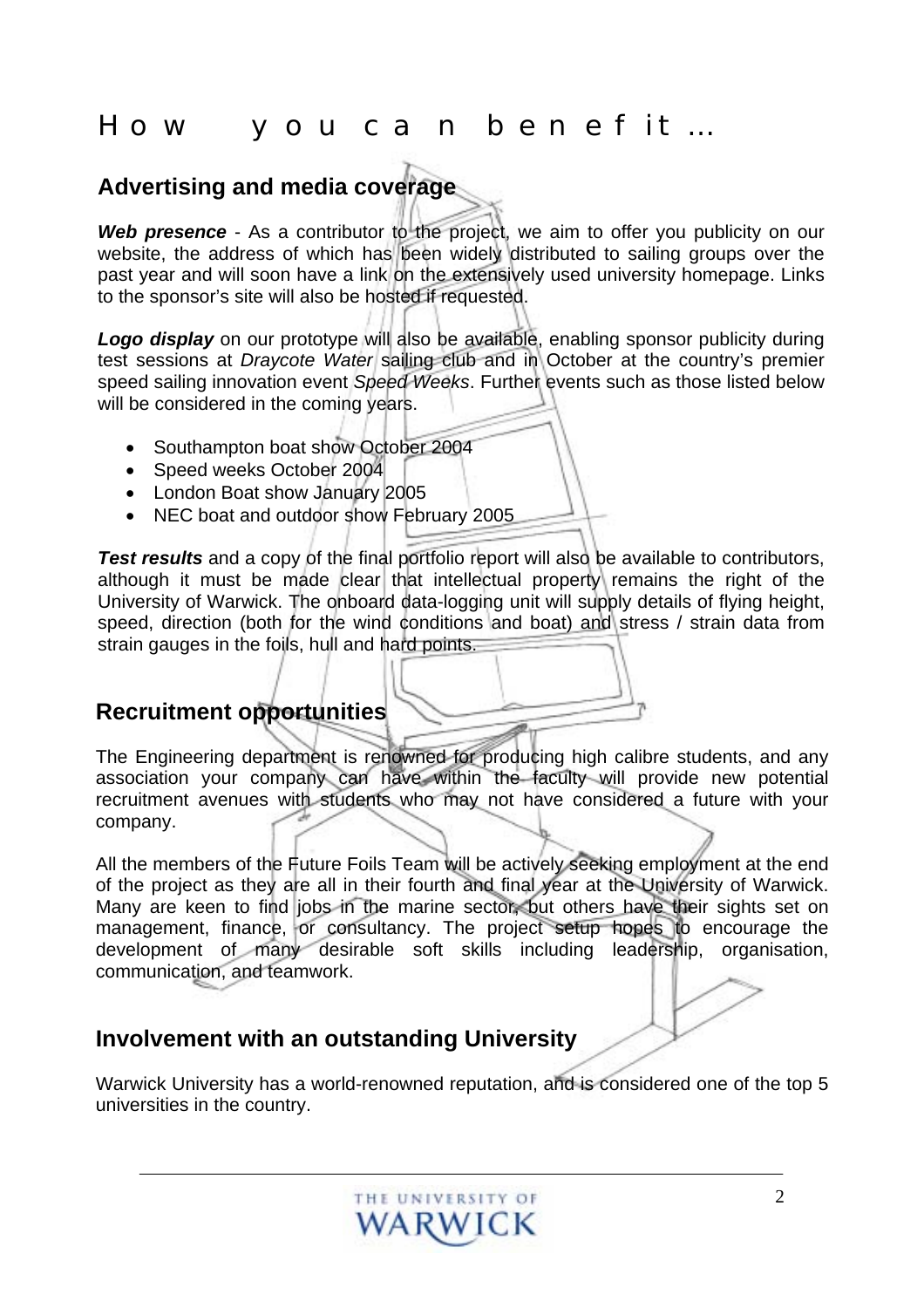We hope that you can benefit from the association with our University, as well as being able to take pride in the fact that you have contributed directly to the success of Future Foils. The project offers the chance to not only develop a fantastic new innovation, but also see your product tested in greater engineering depth.

*What We Need…* 

#### **Sailing Equipment**

The project focuses on the design of the hydrofoils, their control system and the method of attaching them to the hull. Design and manufacture of the rigging and sail is beyond the scope of the project for this year and we therefore intend to use an existing design that we can attach to our boat.

This is currently one of the most critical components of the project so far and although we are have access to a few second hand rigs. Ideally we would like to try a number of different setups over the future of the project. New, end-of-line products, last years stock, and even second hand components that you might be able to provide would be very gratefully received.

#### **Materials**

The construction of the hull, foils and nearly all components will be done by the team members in the University's Advanced Technology Centre ([www.eng.warwick.ac.uk/atc/\)](http://www.eng.warwick.ac.uk/atc/). With the many hours of lab work behind us, and experience of the ATC'S technicians on hand we will continue to work innovatively with composite materials. Our innovative GRP + Polypropylene honeycomb core hull construction is light and low-cost and most importantly, entirely new to the market!

We hope to build the foil structures and hard points for the craft from pre-pregnated carbon fibre using a rapid and accurate drawing to mould production method developed by the team.

#### **Team Kit**

When attending events and during testing we feel that a professional and serious image would greatly enhance the reception of our work. This could be anything from simple logo printed T-shirts upwards. We hop that these kits will:

- Help to raise the profile of the project
- Give the team a more professional image
- Identify the members of the team when appearing in public